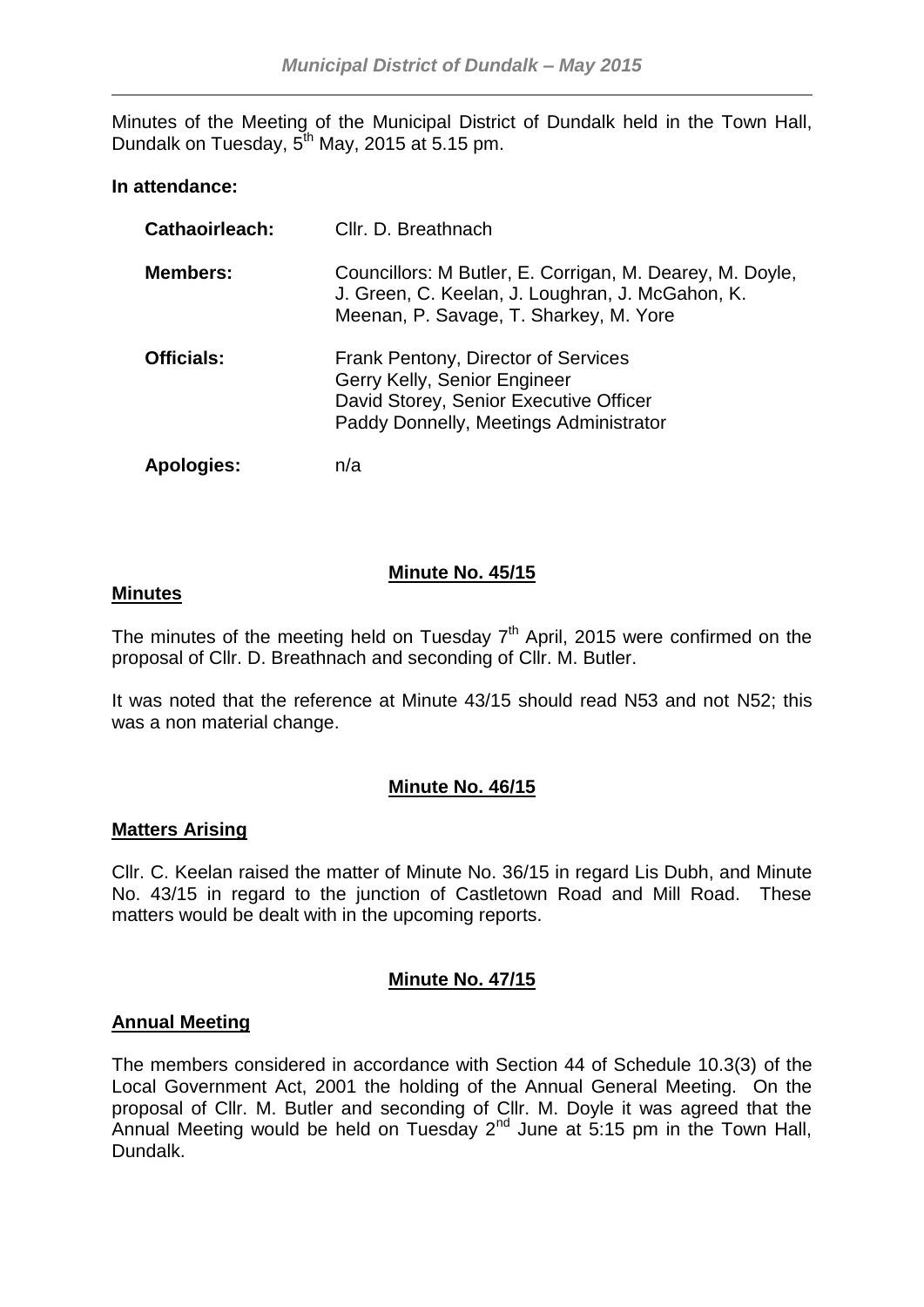# **Minute No. 48/15**

### **Housing & Communities Progress Report**

Mr. David Storey, Senior Executive Officer presented the Housing and Communities progress report dated 24<sup>th</sup> April, 2015 as circulated with the Agenda. Mr. Storey addressed the members' queries in relation to same and advised that at this stage there were no further details in relation to the proposed provision of social housing as recently announced by the Minister.

# **Minute No. 49/15**

#### **Operations, Marine & Infrastructure Report**

Mr. Gerry Kelly presented the report dated  $24<sup>th</sup>$  April, 2015 as circulated with the Agenda. Mr. Kelly addressed the members' queries in relation to same and agreed to revert in relation to infrastructure at Chapel Street regarding the cycle lanes. In regard to the Bellurgan embankment, this matter would also be forwarded to Infrastructure for a response.

Cllr. Sharkey called for a representative from the Infrastructure Directorate to attend at future meetings on a rotational basis in order that issues specific to the Infrastructure Directorate can be addressed at the Municipal District level. This matter will be investigated and the members advised accordingly.

Queries in relation to information circulated to members in regard to the proposed road closure of the N53 for a period of approximately three months was discussed in brief, and members sought clarification as to whether additional road works would be carried out to support the traffic that would be using alternative routes. This is a matter that may come up at a future meeting.

# **Minute No. 50/15**

#### **Notice of Motion**

#### **Proposed by: Cllr Mark Dearey Seconded by: Cllr. Marianne Butler**

"That this council take in charge the shared sewer to the back of the cottages on the east side of St Alphonsus Road that is repeatedly blocking and causing raw sewage to come up in residents back yards and pollute the Rampart River. Failing this that the council enter into a process with Irish Water whereby they take charge of the shared sewer in question."

#### **Reply:**

**The 'shared sewer' referred to at the back of the cottages on the east side of St Alphonsus Road would be defined as a 'service connection' under the Water Services Act, 2007. The service connection is located across a number of**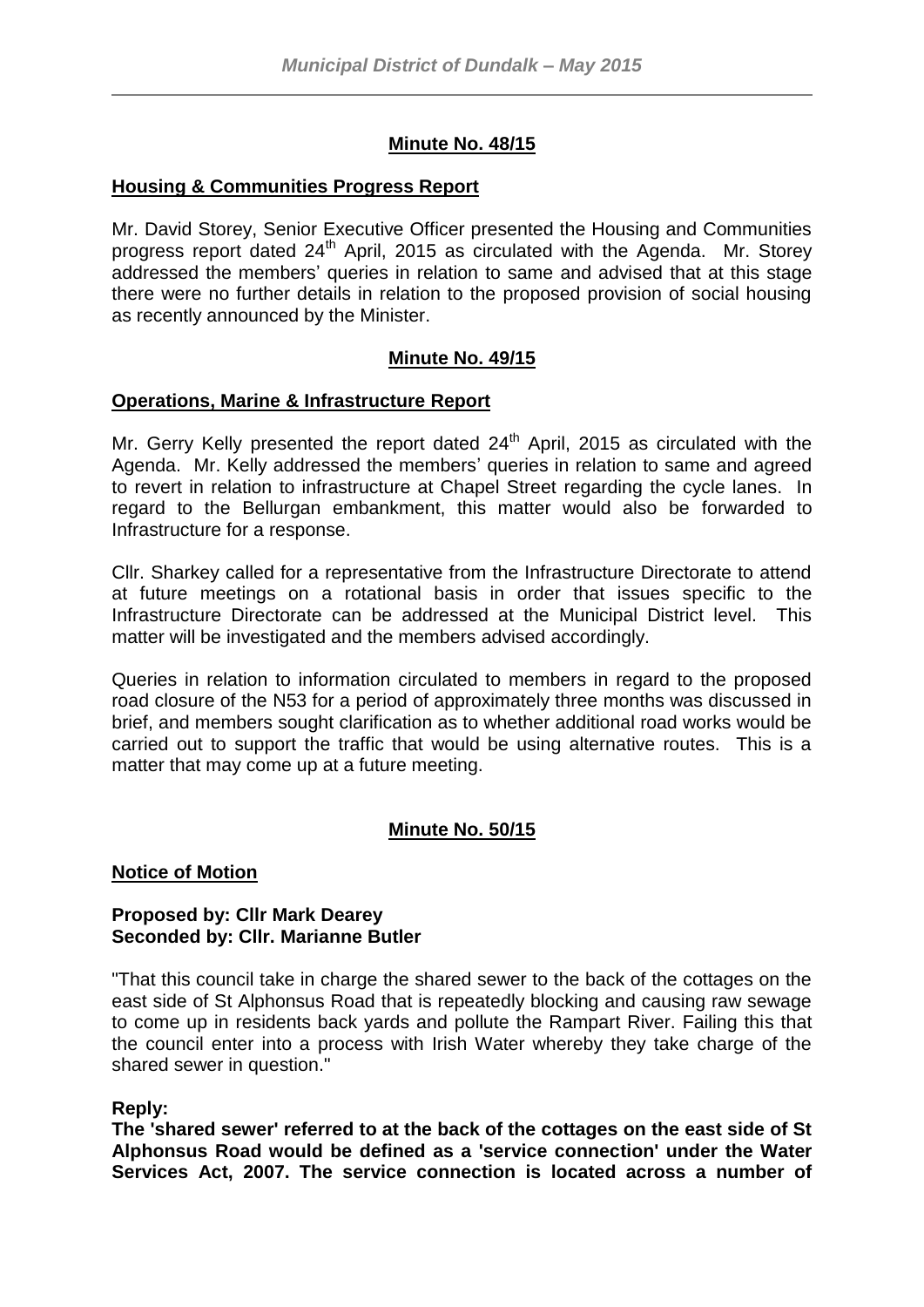### **private properties. Under the Planning Act service connections are not included for taking in charge. The notice of question has been referred to Irish Water for a response.**

In noting the answer, a number of members expressed their disappointment with Irish Water in failing to address these issues. The Director of Services advised members that the situation had not changed since the responsibility had been handed over to Irish Water. It was always the Local Authorities policy not to take in charge service connections and this would continue to be the practice.

# **Minute No. 51/15**

# **Notice of Motion**

# **Proposed by: Cllr Marianne Butler Seconded by: Cllr. Mark Dearey**

"That this Municipal District implements measures to improve sightlines for motorists exiting Springfield Manor, Red Barns Road."

#### **Reply:**

**Louth county Council will examine the situation on the ground and identify any measures necessary to improve the sightlines with regard to pedestrians and cyclists.**

The Senior Engineer agreed to investigate the matter of sightlines for Springfield Manor, Redbarns Road and revert at a future meeting.

# **Minute No. 52/15**

# **Notice of Question**

#### **Cllr. Mark Dearey**

"Has air monitoring in Dundalk shown an increase in sulpher dioxide levels in January, February, March of 2015 when compared to (a) Summertime levels, and (b) the same period in 2014?"

#### **REPLY:**

**No air monitoring of SO2 has been carried out in Dundalk since April 2010. SO2 is currently measured by the EPA as part of the Air Quality Monitoring Network.** 

**The Directive 1999/30/EC (CEC, 1999) established an hourly limit of 350 μg/m3 and an annual mean limit of 20 μg/m3 in respect of SO2. No more than 24 exceedances of the hourly limit values are allowed per year. Both limit values came into force on 1 January 2005.** 

**Air Monitoring was carried out at two locations, in Dundalk Sports Centre Muirhevnamor and the Museum at Jocelyn Street. Monitoring was carried out 61% and 69% of the year respectively between Apr 2009-2010.**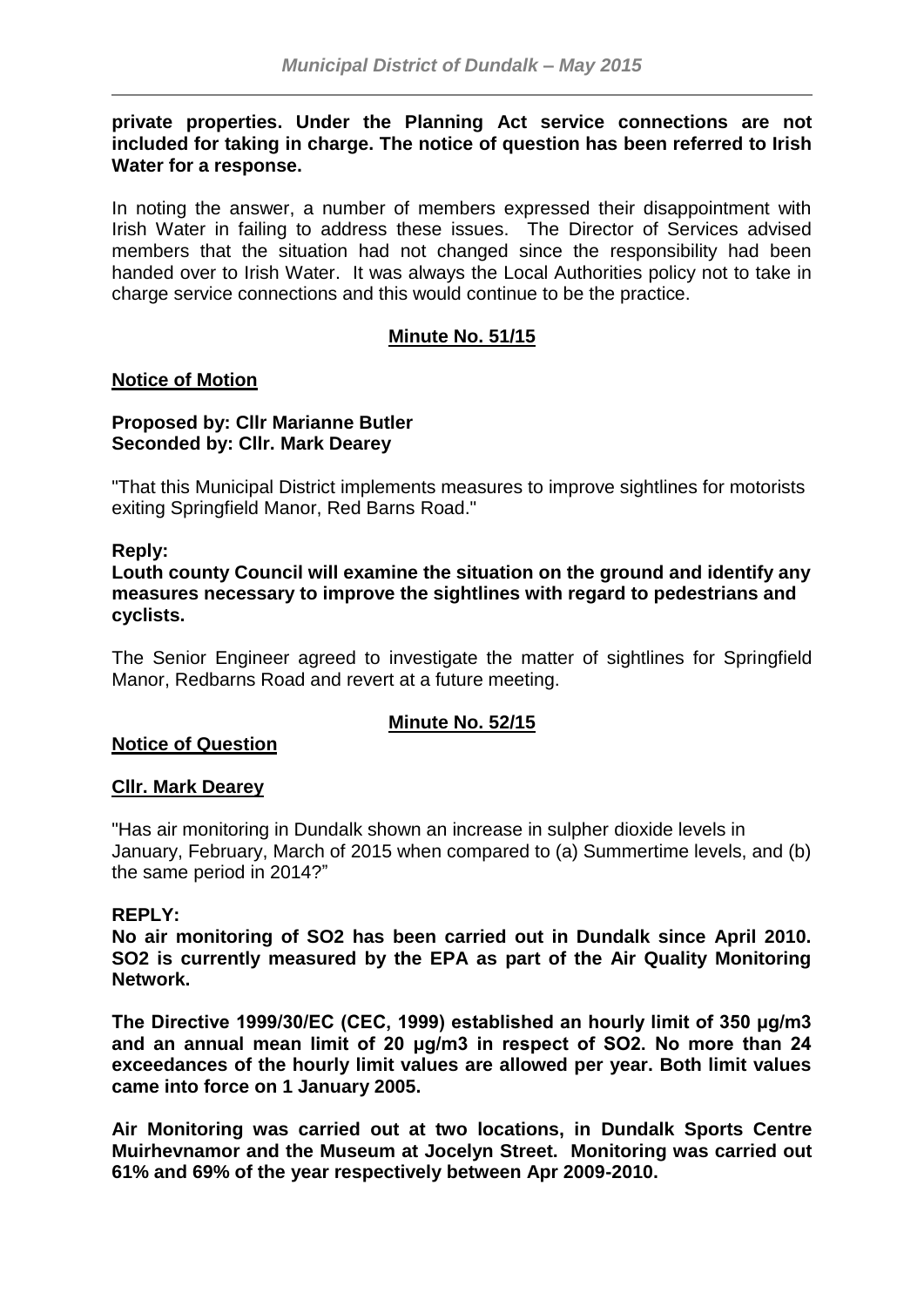**From the readings carried out the average reading during the Winter period (Oct 2009 to April 1st 2010) was 4ug/l (Muirhevnamor) and 4ug/l Town Centre (museum).** 

**The average reading during the summer period (March-September) was 4ug/l Sports Centre Muirhevnamor and 5ug/l at the Town Centre.** 

# **Minute No. 53/15**

# **Notice of Question**

#### **Cllr. Jennifer Green**

"Have the council received any response from anyone in regard to the derelict site notice served on Ard Dealgan?"

#### **Reply:**

**The Ard Dealgan site was entered on the Derelict Register on 24/11/2014. The Council notified a number of parties that the property had been placed on the register. The Council also wrote to a financial company requesting that they advise the Council of any interest they might have in the property. To date no response has been received from any of the parties notified or contacted.**

# **Minute No. 54/15**

**Notice of Question**

#### **Cllr. Jennifer Green**

"Has the council any update into who is responsible for Ard Dealgan?"

#### **Reply:**

**The Council has not received any further information to update the members with.**

# **Minute No. 55/15**

#### **Correspondence**

The members noted the correspondence circulated with the agenda.

In response to clarification regarding the expenditure of €50,000 Municipal Budget, Mr. P. Donnelly advised the members that this had been dealt with in an initial stage at only one of the Municipal Districts. He suggested to the members that a way forward on the matter would be for members to submit their strategic initiatives for the spending of this fund to the Meetings Administrator who would collate same and circulate same in advance of the next meeting. This may be discussed by the members, preferably in committee, in order to not raise hopes for any funding for a